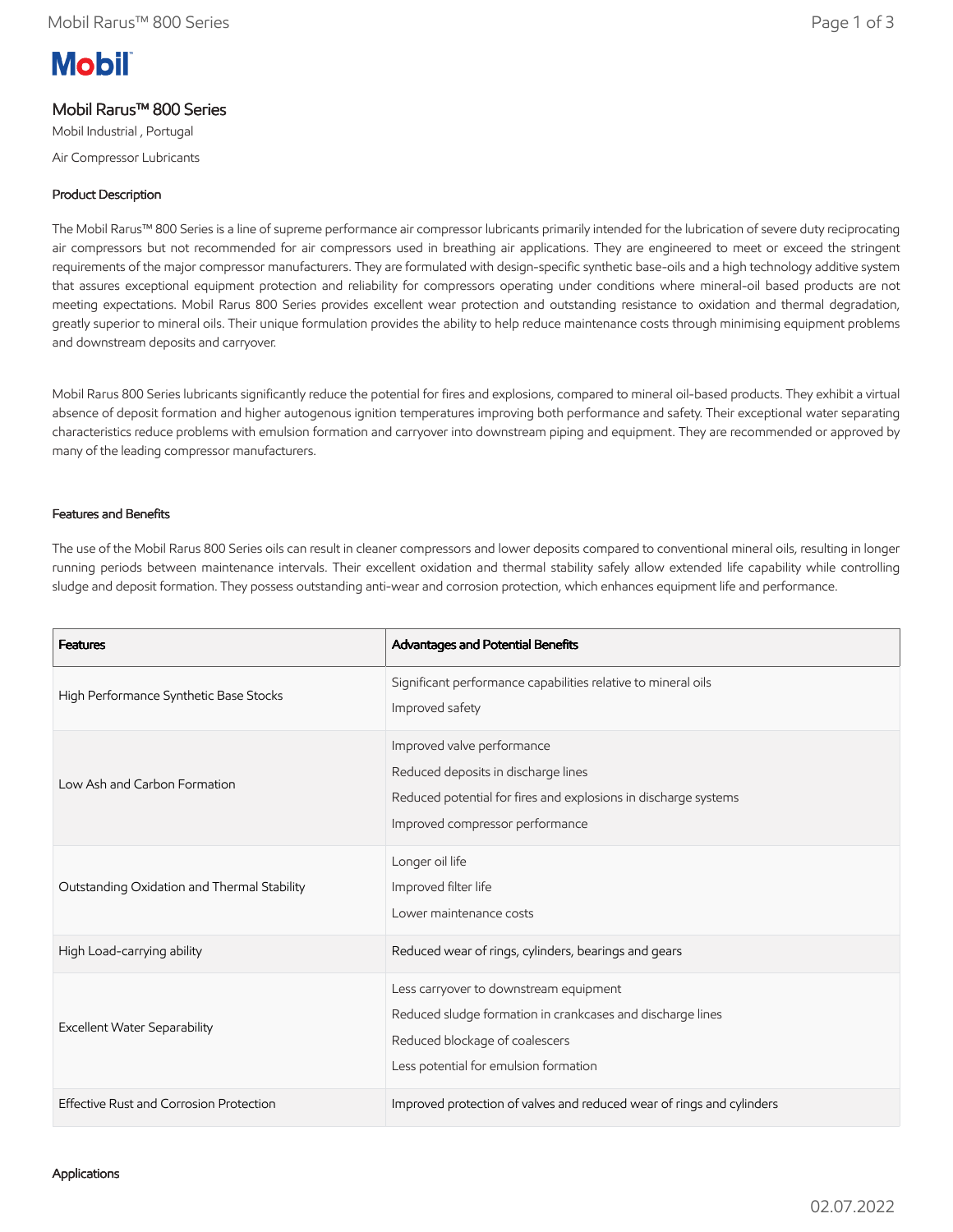#### Mobil Rarus™ 800 Series Page 2 of 3

The Mobil Rarus 800 Series oils are recommended for single and multistage air compressors, but are not recommended for air compressors used in breathing air applications. They are particularly effective for continuous high temperature operation with discharge temperatures up to 200°C. They are suitable for reciprocating and rotary type machines with the lower viscosity grades mainly used in rotary compressors. Rarus 800 Series oils are recommended for units with a history of excess oil degradation, poor valve performance or deposit formation. They are compatible with all metals used in compressor construction and with mineral oil-based lubricants but admixture will detract from their performance capabilities. Mobil Rarus 800 Series oils are compatible with seals made from fluorinated hydrocarbon, silicone, fluorosilicone, polysulfide, Viton, Teflon, and high nitrile Buna N NBR (above 36% acrylonitrile) materials. Materials not recommended include low nitrile Bune N NBR (below 30% acrylonitrile), natural and butyl rubbers, Neoprene, polyacrylate, styrene/butadiene and chlorosulfonated polyethylene.

Oil resistant paints are not affected by Mobil Rarus 800 Series, but lacquer, varnish, pvc and acrylic paints are not recommended.

The following types of compressor applications have shown excellent performance with the Mobil Rarus 800 Series oils:

- All types of air compressors but specifically recommended for reciprocating air compressor
- Units operating under severe conditions
- Multistage units with a history of excessive oil degradation from mineral oil-based products
- They can be used for cylinder and crankcase lubrication
- Compressor systems with critical gears and bearings
- Compressors used in stationary and mobile applications

#### Properties and Specifications

| Property                                              | 824           | 827            | 829            |
|-------------------------------------------------------|---------------|----------------|----------------|
| Grade                                                 | <b>ISO 32</b> | <b>ISO 100</b> | <b>ISO 150</b> |
| Copper Strip Corrosion, 3 h, 121 C, Rating, ASTM D130 | 1B            | 1B             | 1B             |
| Flash Point, Cleveland Open Cup, °C, ASTM D92         | 244           | 270            | 270            |
| Foam, Sequence I, Stability, ml, ASTM D892            | $\Omega$      | $\Omega$       | $\mathbf{0}$   |
| Foam, Sequence I, Tendency, ml, ASTM D892             | 10            | 10             | 10             |
| Kinematic Viscosity @ 100 C, mm2/s, ASTM D445         | 5.5           | 10.12          | 13.2           |
| Kinematic Viscosity @ 40 C, mm2/s, ASTM D445          | 29.5          | 107.5          | 158            |
| Pour Point, °C, ASTM D5950                            | $-54$         | $-36$          | $-40$          |
| Rust Characteristics, Procedure A, ASTM D665          | <b>PASS</b>   | <b>PASS</b>    | <b>PASS</b>    |
| Total Acid Number, mgKOH/g, ASTM D974(mod)            | 0.06          | 0.15           | 0.14           |
| Viscosity Index, ASTM D2270                           | 127           | 66             | 70             |

#### Health and Safety

Health and Safety recommendations for this product can be found on the Material Safety Data Sheet (MSDS) @ [http://www.msds.exxonmobil.com/psims](http://www.msds.exxonmobil.com/psims/psims.aspx) /psims.aspx

All trademarks used herein are trademarks or registered trademarks of Exxon Mobil Corporation or one of its subsidiaries unless indicated otherwise.

06-2022

ExxonMobil Lubricants and Specialties Europe division of ExxonMobil Petroleum & Chemical b.v.b.a.